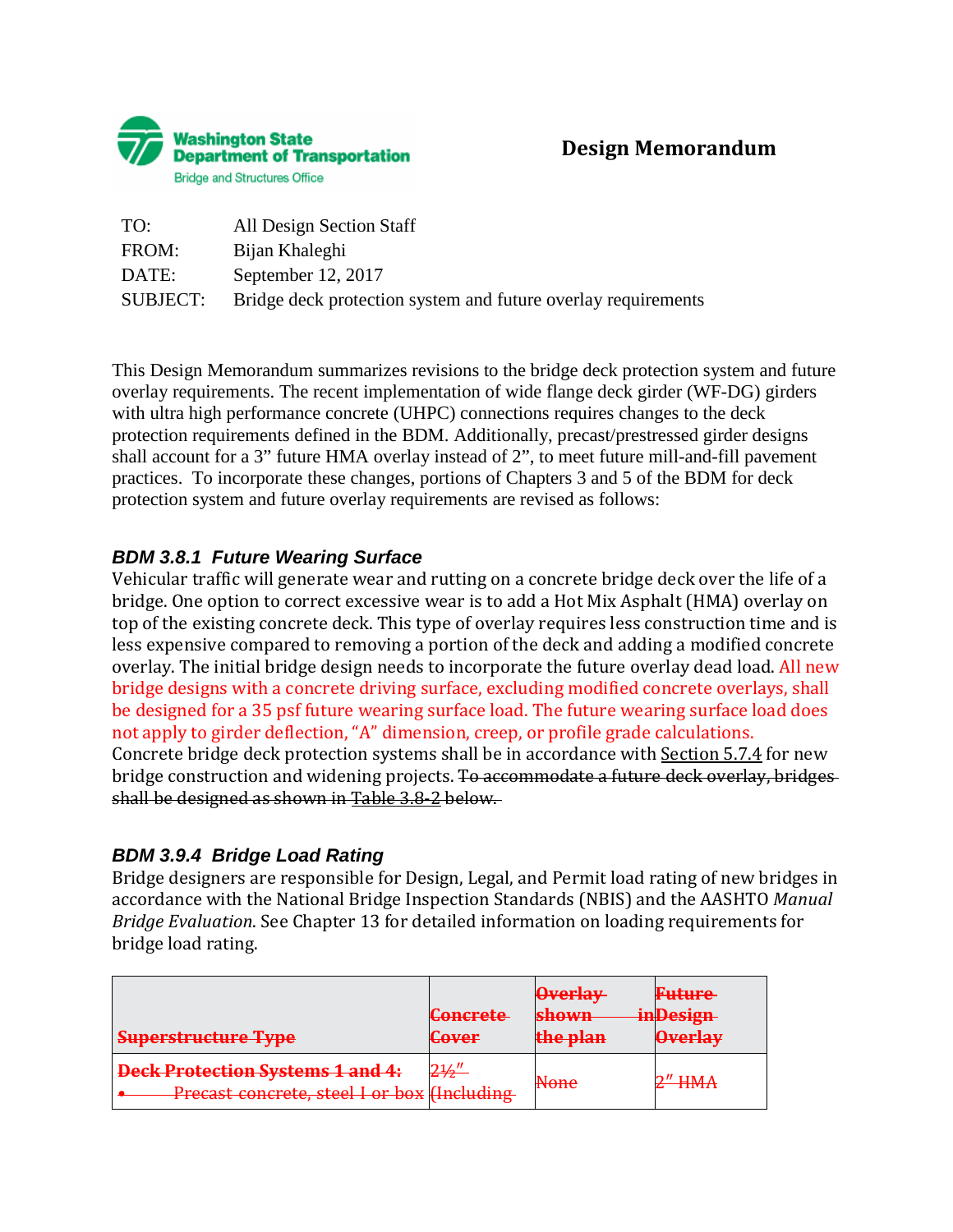| girder with cast-in-place slab<br>Precast slabs with cast-in-place surface)<br>slab<br>Reinforced and post-tensioned<br>box beams and slab bridges<br>Mainline Bridges on State<br><b>Routes</b> | $\frac{1}{2}$ wearing                                                   |                                                         |             |
|--------------------------------------------------------------------------------------------------------------------------------------------------------------------------------------------------|-------------------------------------------------------------------------|---------------------------------------------------------|-------------|
| <b>Deck Protection Systems 1 and 4:</b><br><b>Undercrossing bridge that</b><br>carries traffic from a city street or<br>county road<br><b>Bridges with raised sidewalks</b>                      | $2\frac{1}{2}$<br><b>Hncluding</b><br>$\frac{1}{2}$ wearing<br>surface) | <b>None</b>                                             | <b>None</b> |
| <b>Deck Protection System 2:</b><br><b>Concrete Overlays</b>                                                                                                                                     | Varies                                                                  | Varies                                                  | <b>None</b> |
| <b>Deck Protection System 3:</b><br><b>HMA Overlays</b>                                                                                                                                          | Varies                                                                  | Varies                                                  | None        |
| <b>Deck Protection System 5:</b><br><b>Segmental bridges</b><br>Bridge Decks with longitudinal 14" wearing<br>or transverse post-tensioning                                                      | <u> 134″ </u><br>Hneluding<br>surface)                                  | 11/2" Modified<br><del>Concrete</del><br><b>Overlay</b> | None        |
| <b>Bridge Overlay Requirements</b><br><b>Table 3.8-2</b>                                                                                                                                         |                                                                         |                                                         |             |

The effect of the future deck overlay on girders camber, "A" dimension, creep, and profile grade need not be considered in superstructure design. Deck overlay may be required at the time of original construction for some bridge widening or staged construction projects if ride quality is a major concern.

# *BDM 5.7.4 Bridge Deck Protection*

## **A. Deck Protection Systems**

**1. Type 1 Protection System**

This is the minimum default protection system for cases where a protection system has not been specified on a structure. Type 1 protection system shall be used for cast-in-place bridge decks with two layers of reinforcement. This also applies to CIP slab bridges, deck replacements and the widening of existing decks. System 1 consists of the following:

i. A minimum  $2\frac{1}{2}$  of concrete cover over top bar of deck reinforcing for cast-in-place decks. The cover includes a ½″ wearing surface and ¼″ tolerance for the placement of the reinforcing steel.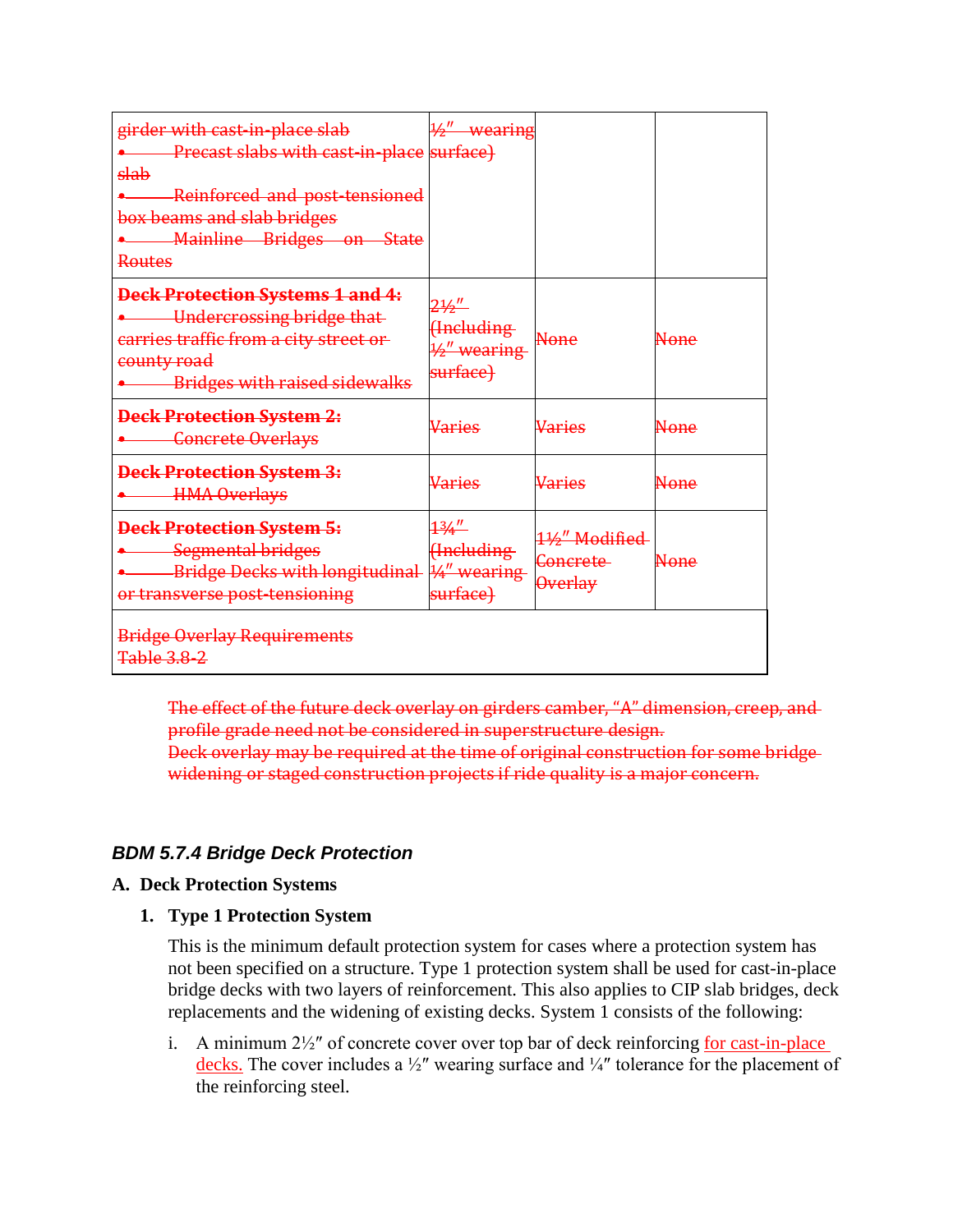- ii. Both the top and bottom mat of deck reinforcing shall be epoxy-coated.
- iii. Girder stirrups and horizontal shear reinforcement do not require epoxy-coating.

### **2. Type 2 Protection System**

This protection system consists of concrete overlays, see Figure 5.7.4-2. Concrete overlays are generally a 1.5″ minimum unreinforced layer of modified concrete. Overlay concrete is modified to provide a low permeability that slows or prevents the penetration of water into the bridge deck, but also has a high resistance to rutting.

Bridges with WF-DG series girders with integral structural connections between flanges, such as with ultra-high performance concrete, shall use epoxy-coated steel in the top flange, 2" of top cover on the top flange reinforcement and a 1.5" modified concrete overlay.

WSDOT Bridge Management Unit shall determine the type of concretebe consulted when determining the type of overlay placed on all new or existing decks; and may specify similar overlays such as a polyester or RSLMC in special cases when rapid construction is cost effective.

### **4. Type 4 Protection System**

This system is a minimum 5″ cast-in-place (CIP) topping with one mat of epoxy coated reinforcement and placed on prestressed concrete slab girder and deck girder members connected with grouted keyways. This system eliminates girder wheel distribution problems, provides a quality protection system and provides a durable wearing surface.

- i. A minimum concrete cover of 1″ applies to the top mat of the top flange of the prestressed member.
- ii. Epoxy coating the prestressed member top mat reinforcement is not required.

### **5. Type 5 System**

This system requires a layered, 3″ concrete cover for double protection, see Figure 5.7.4- 5. All segmentally constructed bridges shall use this system to protect construction joints and provide minor grade adjustments during construction. Bridge decks with transverse or longitudinal post-tensioning in the deck shall use this system since deck rehabilitation due to premature deterioration is very costly. The 3″ cover consists of the following:

- i. The deck is constructed with a  $1\frac{3}{4}$  concrete cover.
- ii. Both the top and bottom mat of deck reinforcing are epoxy-coated. Girder/web stirrups and horizontal shear reinforcement does not require epoxy-coating.